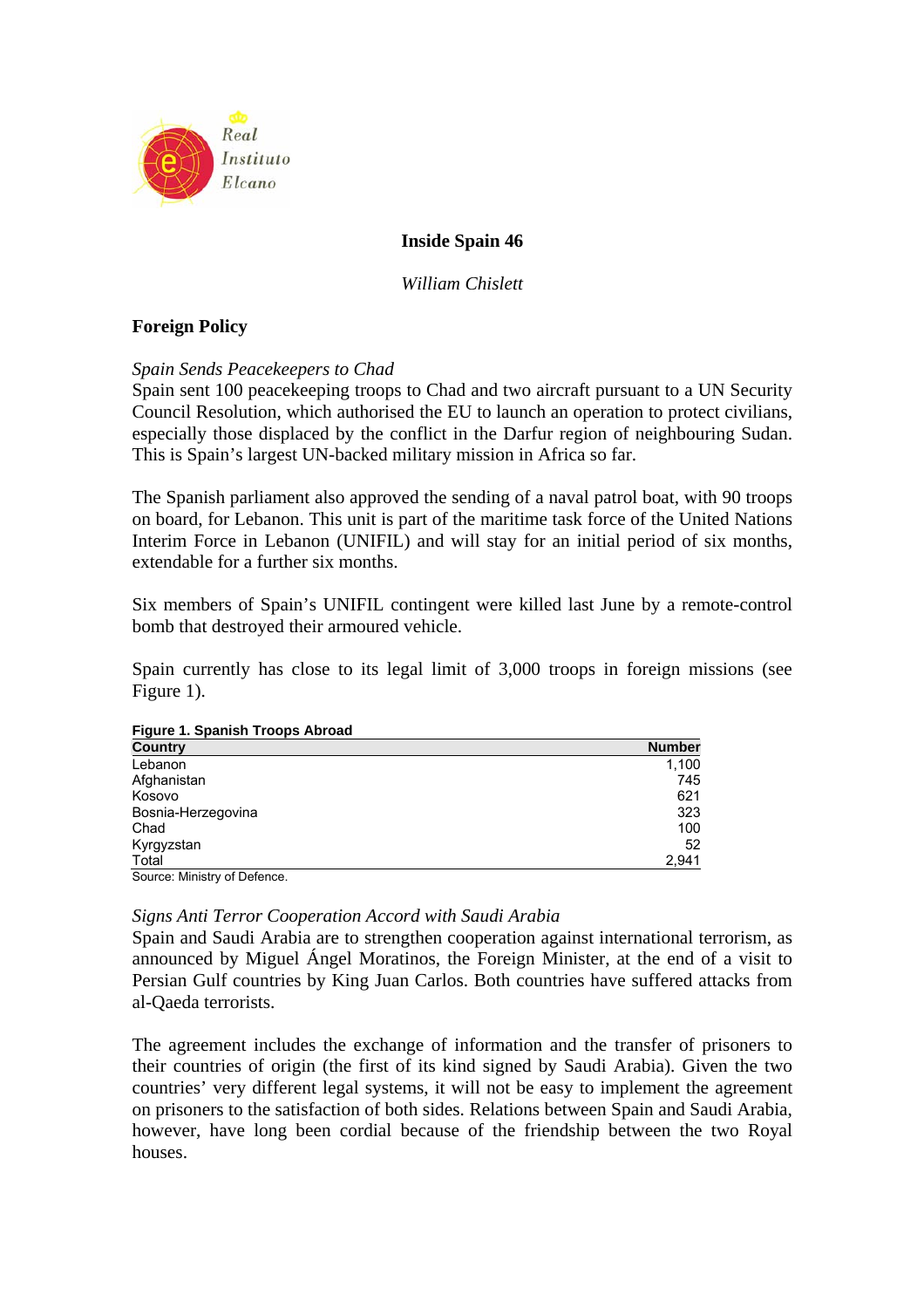## *Socialists Seek Consensus on Foreign Policy*

Miguel Ángel Moratinos, the Foreign Minister, offered the Popular Party (PP), the main opposition party, a 10-point framework for agreeing a common foreign policy. The PP reacted favourably to the idea, but called for a much tougher policy towards Cuba and Venezuela.

The points are:

- Ratify the Lisbon Treaty and agree the priorities for Spain's Presidency of the EU next year.
- Make more progress on a common immigration policy in the EU.
- Allocate 0.7% of GDP to Official Development Assistance (ODA).
- Support the reform of the UN and the modernisation of multilateral institutions.
- Contribute to the UN's peace-keeping operations and foster a European security and defence policy.
- Develop the Barcelona Process, framed in the Mediterranean Union.
- Support the Middle East peace process and resolve the conflict in the Sahara with an agreement that respects the right of self-determination.
- Consolidate the Latin American Community of Nations and back the process of reforms in Cuba 'through mutual respect and constructive dialogue'.
- Combat climate change.
- Strengthen Spain's foreign service.

Gustavo de Arístegui, the PP's foreign affairs spokesman, urged the government to pursue a 'critical, firm and demanding dialogue with the Cuban dictatorship and with populist regimes' in reference to Hugo Chávez, the President of Venezuela. The Socialists reversed the previous PP government's policy towards Cuba of isolating its government and re-established almost full co-operation.

There was no mention of relations with the US in the list. Rodríguez Zapatero is still virtually the only EU head of government who has not set foot in the White House since coming to office in 2004. Although George W. Bush and Zapatero hardly speak to one another, because of the Socialists' withdrawal of Spain's peace-keeping troops from Iraq (sent there by the PP), US-Spain relations at all other levels work well. The standoff between the two leaders has certainly not affected the growing direct investment in the US by Spanish companies (see the items below in The Economy section). The Socialists are pinning their hopes on a victory in the US presidential election by the Democrats which they believe will re-establish a dialogue at the top level.

## **Domestic Scene**

### *Police Deal Major Blow to ETA with the Arrest of its 'Top Leader'*

In the southern French city of Bordeaux Spanish and French police arrested Javier López Peña, the alleged leader of the separatist Basque terrorist group ETA, who had been on the run for 25 years, and three other activists. He is believed to have assumed the leadership of ETA after the arrest of its previous head, Mikel Albizu, in 2004.

Known as *Thierry*, López Peña is accused of being behind the car bombing at Madrid airport in December 2006 that killed two people, ending an ETA ceasefire announced earlier that year, and of directing ETA's operations after the formal end to the truce on 5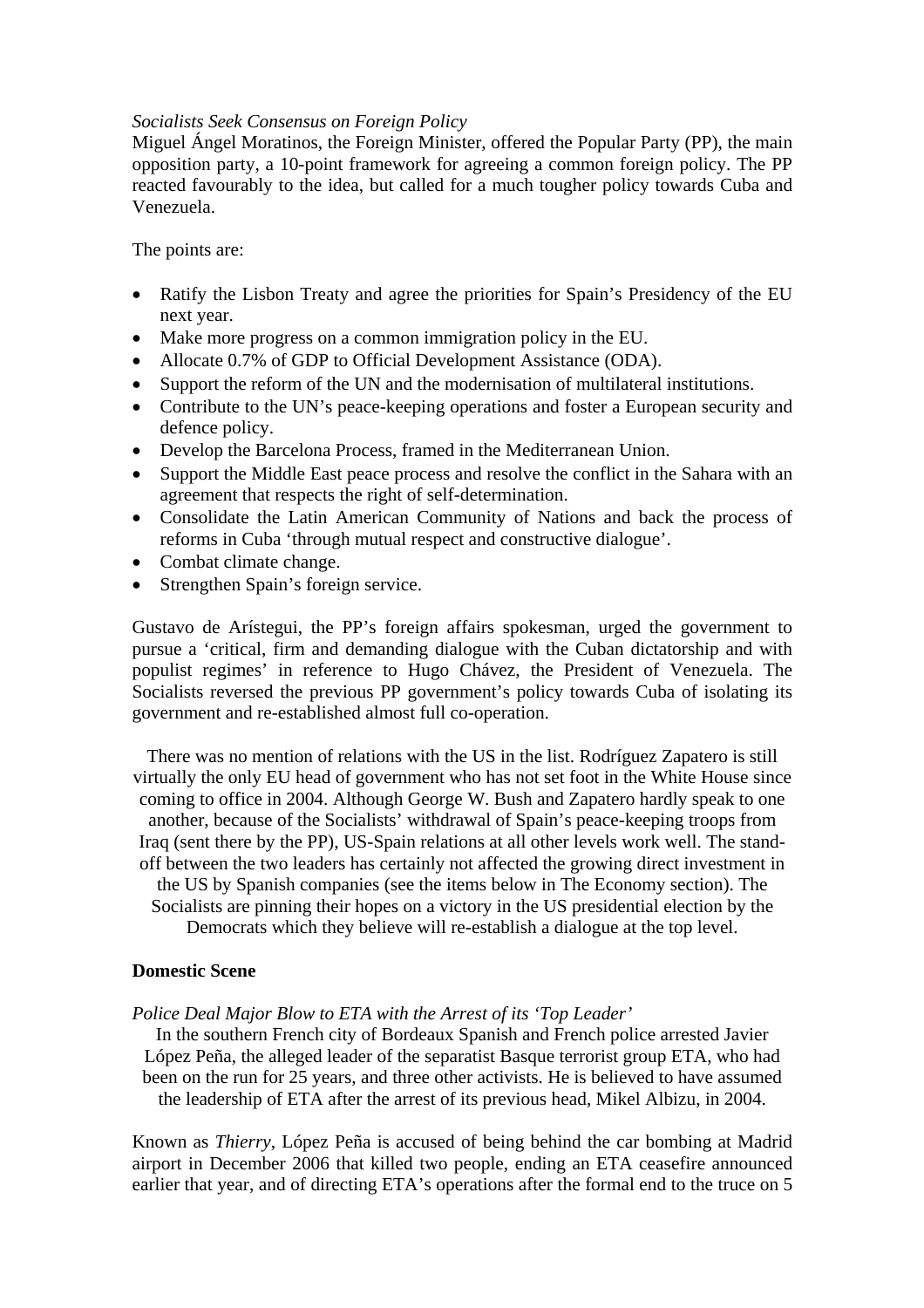June 2007. A former Socialist town councillor was shot dead two days before Spaniards went to the polls in March this year and last month a bomb placed in a van exploded outside a Civil Guard barracks, killing one and injuring four. The terrorist group has killed 835 people since its first murder 40 years ago this month.

In a related move, police arrested José Antonio Barandiarán, the former mayor of Andoain, for cooperating with ETA. Barandiarán, a member of the pro-ETA party Euskal Herritarrok, admitted having spoken to López Peña in France two days before he was arrested.

José Luis Rodríguez Zapatero, the Prime Minister, met Juan José Ibarretxe, the Basque Premier, in Madrid where they discussed putting the latter's plan to end ETA violence and to promote self-determination to a referendum in October. Zapatero again rejected the plan as unconstitutional. Elena Salgado, the Minister of Public Administrations, said the government would lodge an appeal against holding the referendum if it was approved by the Basque parliament where nationalist parties have a majority of the seats.

'The Spanish government cannot support any initiative that doesn't respect two conditions', said Zapatero: 'first, consensus in the Basque country involving all parties agreeing to a shared civil society they have collectively framed; second, of course, that all democratic citizens take for granted that any initiative taken is done within the legal framework established by our constitution'.

Ibarretxe believes a 'yes' vote in the referendum would undermine ETA. 'It's simply unacceptable that subjects the Prime Minister has discussed and negotiated with ETA, he will not discuss and negotiate with me, the legitimate democratic representative chosen by the Basque citizens', said Ibarretxe referring to Zapatero's attempt in 2006 to negotiate an end to ETA's violence. Socialist and PP politicians believe a referendum would play into ETA's hands.

In another development, a judge ordered the Ertzaintza, the Basque police force, to remove a plaque and a monolith in a municipal park in Hernani in honour of José Manuel Ariztimuño, an ETA leader killed in 1981. The park was named after Ariztimuño in 1982. The case against Hernani's Mayor, Marian Beitialarrangoitia of the Basque Nationalist Action Party, was brought by a group calling itself Dignity and Justice.

# *Popular Party Embroiled in Discord Ahead of Key Congress*

Mariano Rajoy's leadership of the Popular Party (PP) will be put to the test later this month at the party's congress. Since losing last March's general election for the second time, Rajoy has come under mounting pressure.

Discontent with Rajoy bubbled to the surface soon after the PP's electoral defeat, but it was not until María San Gil, the party's leader in the Basque Country, expressed her lack of confidence in him last month and said she would step down from her post and leave parliament that the party's crisis deepened. She accused him of 'changing the party's principles' though she gave no hard evidence of this. San Gil was backed by José Antonio Ortega Lara, a former prison officer who was kidnapped by the Basque terrorist group ETA in 1996 and held underground for 535 days in a very confined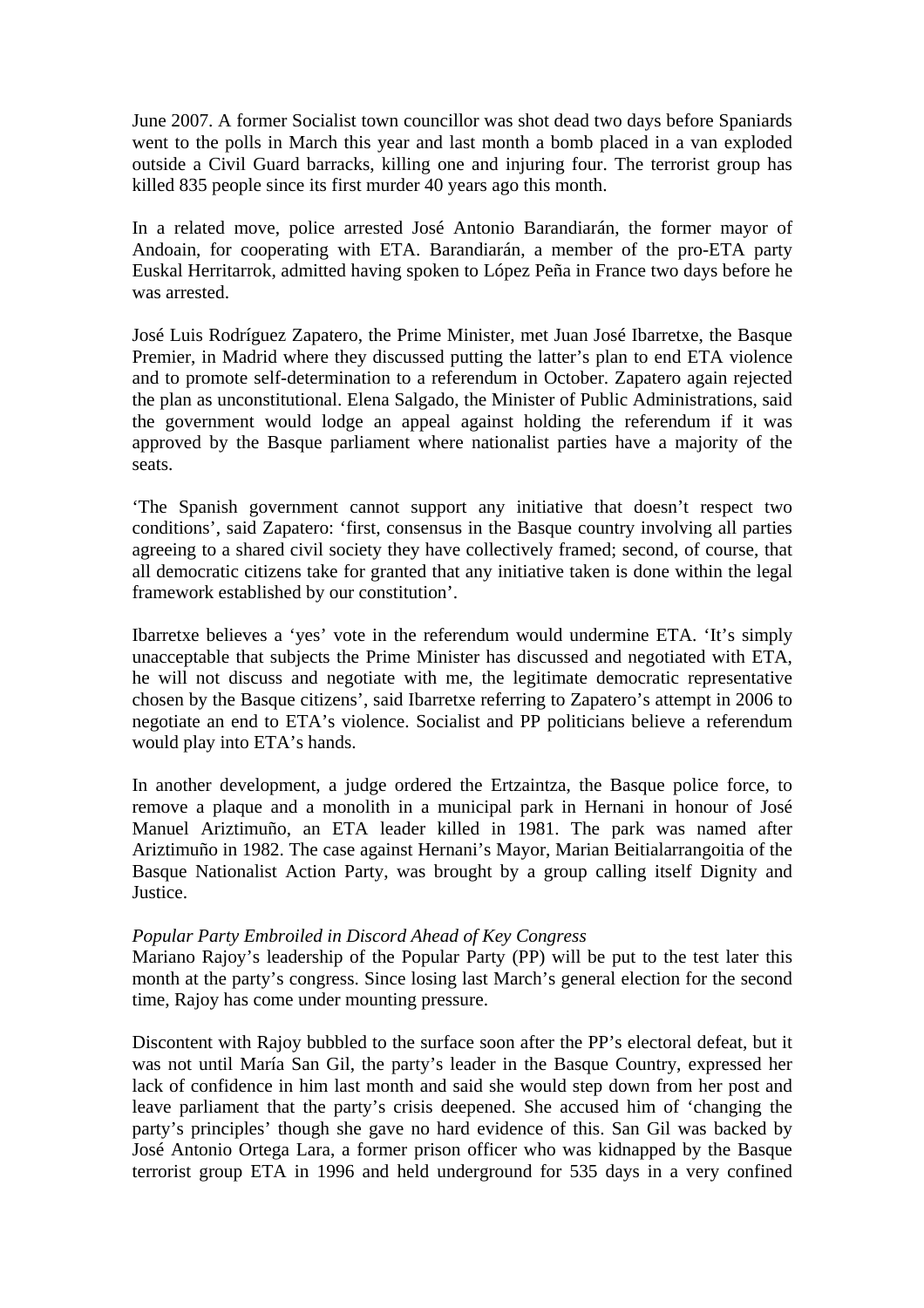space. Ortega Lara's departure from the PP was important as he is a symbol of resistance to ETA terrorism. Several hundred of San Gil's supporters demonstrated in favour of her outside the PP headquarters in Madrid.

Other prominent PP members have also sniped at Rajoy, particularly Esperanza Aguirre, the Premier of the Madrid regional government, who said that the departure of San Gil and Ortega Lara was 'bad news' and that the leadership was 'doing something very bad' for this to happen.

Although the PP lost the election, it won more votes and more seats than in 2004, something that emboldens Rajoy to stay on (see Figure 2). The party gained 40% of the vote, 44% of the seats in Congress and 47% of the seats in the Senate. But, unlike the Socialists, it did not do well in the Basque Country or Catalonia, the two regions where conservative nationalistic parties are strong. In order to win a general election, the PP needs to win more votes in these regions, according to analysts.

Rajoy has not spelled out his policy, but from his declarations it would seem that he is less adverse to negotiating with nationalist parties and with the Socialist central government. This would be in marked contrast to the PP's very hostile relations with all other parties during the previous Socialist government (2004-08). This confrontational strategy was not successful, as the PP lost the election –which, ultimately, is what counts in politics–.

| Figure 2. Socialist and PP Share of the Total Vote in General Elections, 1962-2006 |      |      |      |      |      |      |      |      |
|------------------------------------------------------------------------------------|------|------|------|------|------|------|------|------|
|                                                                                    | 1982 | 1986 | 1989 | 1993 | 1996 | 2000 | 2004 | 2008 |
| Socialists                                                                         | 48.1 | 44 1 | 39.6 | 38.8 | 37.6 | 34.2 | 42.6 | 43.6 |
| <b>Popular Party</b>                                                               | 26.4 | 25.9 | 25.8 | 34.8 | 38.8 | 44.5 | 37.6 | 40.1 |

|  |  | Figure 2. Socialist and PP Share of the Total Vote in General Elections, 1982-2008 |  |  |
|--|--|------------------------------------------------------------------------------------|--|--|

Source: Interior Ministry.

José María Aznar, the former PP leader who also twice lost a general election before winning in 1996 and 2000, had to negotiate with regional parties in 1996 before he could form a government. It would seem that the mere suspicion of being more accommodating towards the Basque Nationalist Party (PNV), in particular, was one step too far for San Gil and other hard core elements.

While Aguirre has called on the PP to 'defend our principles without making radical changes that no one will understand', Rajoy talks of 'emphasising our role of reformist centre' and 'dialogue is good'. 'I want a Popular Party that is moderate, open and inclusive, and not one of doctrinaires'. Rajoy, personally appointed by Aznar as party leader after he decided not to run for a third term, has begun to reshape the party by getting rid of some people from the previous era in high profile party posts, such as Ángel Acebes, the party's former Secretary General, and Eduardo Zaplana, the PP's spokesman in the last parliament. These people would probably not have remained in the front line of opposition politics had it not been for the trauma of the 2004 bomb blasts in Madrid (at that time Acebes was Interior Minister) three days before the general election which the PP lost, much to its surprise.

In the view of Alberto Ruiz-Gallardón, the ambitious Mayor of Madrid, 'the centre cannot be a parenthesis in the PP. If this happens, it will be very difficult for it to return to government. The party must be optimistic, tolerant and aconfessional'. The latter was a veiled allusion to the conservative hierarchy of the Catholic Church which is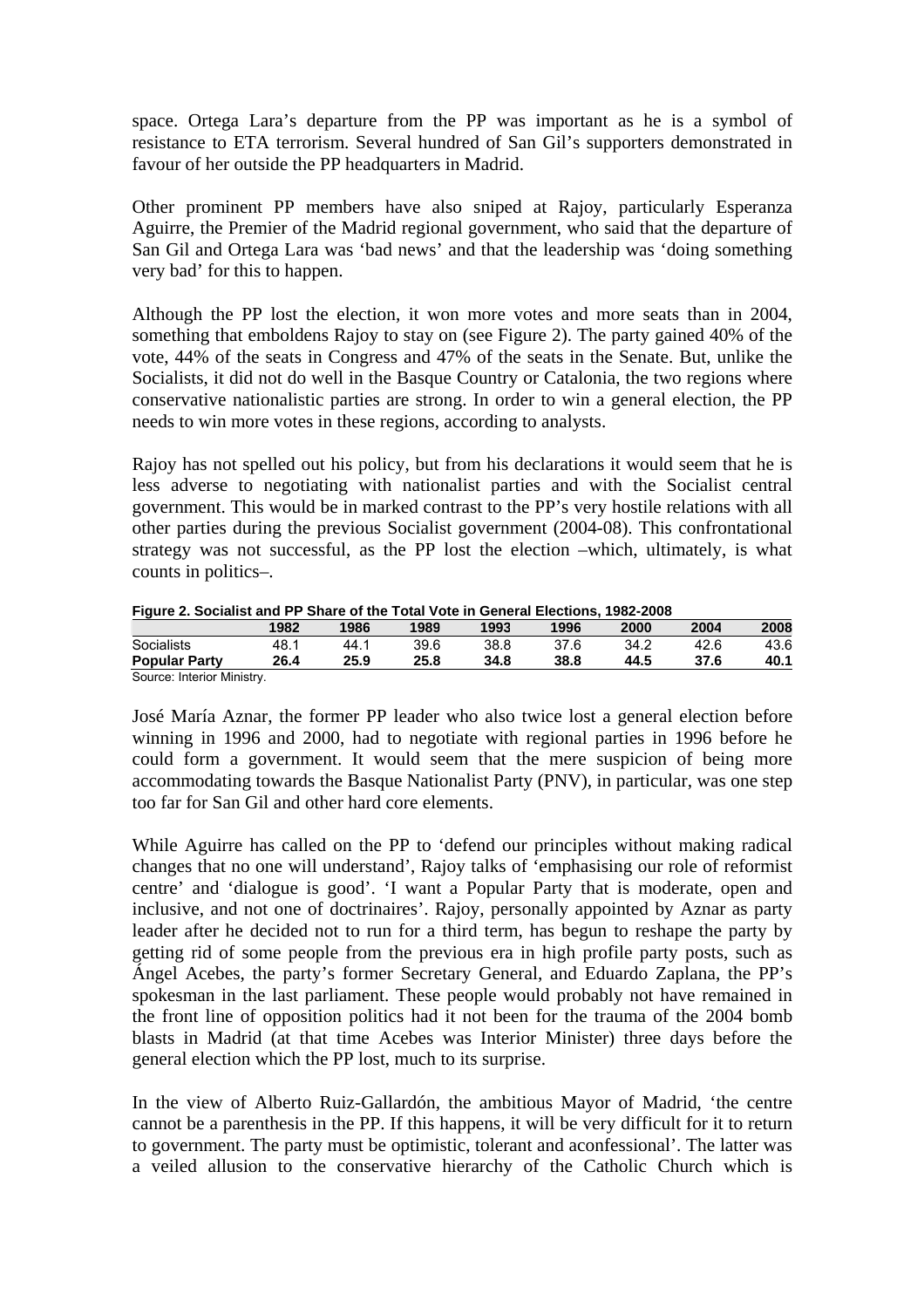increasingly entering the political arena (in matters regarding the family and education) and alienating some PP supporters. Ruiz-Gallardón is more secular than Aguirre, who is closer to the Church. Although he is viewed as a social democrat in the PP's neo-con quarters, Ruiz-Gallardón is the person that the octogenarian Manuel Fraga, the PP's founding Chairman and a former Minister during the Franco regime, would like to succeed Rajoy.

In an article critical of Rajoy's leadership published in *El Mundo,* Gabriel Elorriaga, a member of the PP's national executive committee, said the 'vast majority of PP supporters view the resurgence of old battles overcome years ago with astonishment and we do not understand it'. He called the ideological debate a 'false' one and said the congress should concentrate on strategy.

No one stepped forward to challenge Rajoy, who still enjoys the support of most of the party's barons in the regions, but this does not necessarily mean he will lead the PP into the 2012 general election.

# *Plenty of Rain on the Plain Eases the Drought*

Heavy downfalls of rain in many parts of Spain significantly pushed up the level of the country's reservoirs and brought respite from the drought, particularly in Barcelona where restrictions on the use of water were eased.

The capital city of Catalonia, hard-hit by the worst drought in 60 years, received its first giant tanker of water last month. This was part of a contingency plan ahead of the building of a controversial pipeline carrying water from the River Ebro to the city, due to begin operating in October and which the central government cancelled in early June after having reportedly spent €10 million on it (see *Inside Spain*, Newsletter 45, 12 May 2008).

The reservoirs providing water to Barcelona's more than 5 million inhabitants were at more than 50% of their capacity, more than double the level in April when the decree law was approved to build the pipeline. The River Ebro was so high in Zaragoza that it almost flooded the site of the city's Expo, opened this month and dedicated, appropriately as it would seem, to sustainable development and water.

Nature came to Barcelona's rescue, but Spain's increasingly serious water problem has yet to be resolved on a sustained as opposed to an *ad hoc* basis.

*Spain Signs the Council of Europe Convention against Trafficking in Human Beings*  Spain, one of the European countries most affected by human trafficking, finally signed the Council of Europe Convention which obliges countries to pursue a policy of zero tolerance.

Of the 47 states that make up the Council of Europe, 37 had signed the Convention, which was approved on 16 May 2005, when it came into force on 1 February 2008.

The victims in Spain are mainly women aged between 18 and 25 from Bulgaria, the Ukraine, Russia, Rumania, Brazil, Ecuador, Colombia and Nigeria, according to the Spanish Network to Combat Human Trafficking (RED).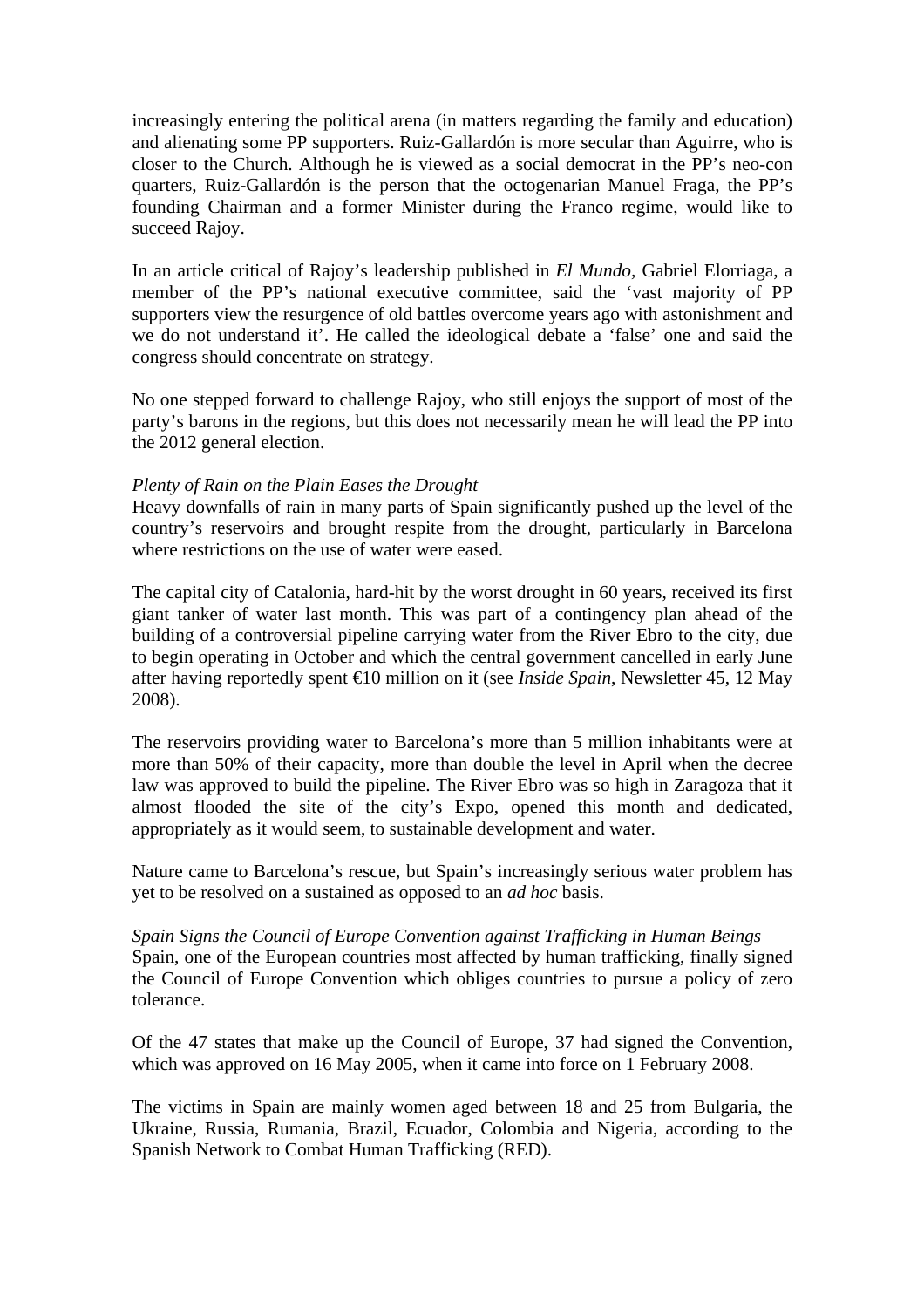### *Slips Down the Global Peace League*

Spain was ranked  $30<sup>th</sup>$  in the Global Peace Index out of 140 countries, seven places lower than in 2007. Kenya and Turkey registered the steepest falls and Indonesia and Angola the largest rises (see Figure 3).

| , ,qu; o o; o;oxu; ; ouoo ;;;uo/;; oo;oo;ou oou;;;;;oo mooo |           |                              |  |  |
|-------------------------------------------------------------|-----------|------------------------------|--|--|
| <b>Country Ranking (1)</b>                                  | Score (2) | Change from 2007 Ranking (3) |  |  |
| 1. Iceland                                                  | 1.176     | New                          |  |  |
| 14. Germany                                                 | 1.475     | 0                            |  |  |
| 28. Italy                                                   | 1.653     | $+7$                         |  |  |
| 30. Spain                                                   | 1.683     | -7                           |  |  |
| 36. France                                                  | 1.707     | $-1$                         |  |  |
| 49. UK                                                      | 1.801     | $+2$                         |  |  |
| 97. US                                                      | 2.227     | $+7$                         |  |  |
| 140. Iraq                                                   | 3.514     | 0                            |  |  |

**Figure 3. Global Peace Index, Selected Countries 2008** 

(1) Out of 140.

 $(2)$  Scores from 1 to 5.

(3) The comparison is based on the 121 countries in the 2007 GPI and excludes countries included for the first time in the 2008 ranking.

Source: Global Peace Index.

The index is based on many indicators ranging from the number of homicides and jailed population per 100,000 people to military spending as a percentage of GDP and data on democracy, education and material wellbeing.

### *Makes the Shortlist to Host the 2016 Olympics*

Madrid, which three years ago lost out to London to host the 2008 Olympics, is one of three cities that made the shortlist to host the 2016 Games. The other three cities are Chicago, Rio de Janeiro and Tokyo.

## **The Economy**

### *Transport Strikes Threaten Food and Petrol Supplies*

José Luis Rodríguez Zapatero, the Prime Minister, faced his first big protests since coming to power in 2004. Thousands of lorry drivers blocked roads leading into cities and distribution points in protest at soaring petrol prices. Fishing fleets also went on strike. Some stations ran out of petrol very quickly when motorists began panic buying and shelves began to empty in supermarkets.

Meanwhile, salaried workers and pensioners will receive an extra €200 this month and a further  $\epsilon$ 200 in stages under the government's plan to help families cope with the downturn in the economy. The self-employed will benefit from the measures via their annual tax return.

The aid was a pledge made by José Luis Rodríguez Zapatero, the Prime Minister, during his campaign for the 9 March general election.

Pedro Solbes, the Deputy Prime Minister for the Economy, who was never very happy with the idea, warned that the aid and other factors such as the fall in tax receipts were 'almost exhausting the leeway' in the budget for taking other steps to counter the economy's slowdown. For the first time, his department admitted that the general government accounts would end the year more or less in balance and not with a surplus as initially hoped for (in 2007 it was 2.2% of GDP).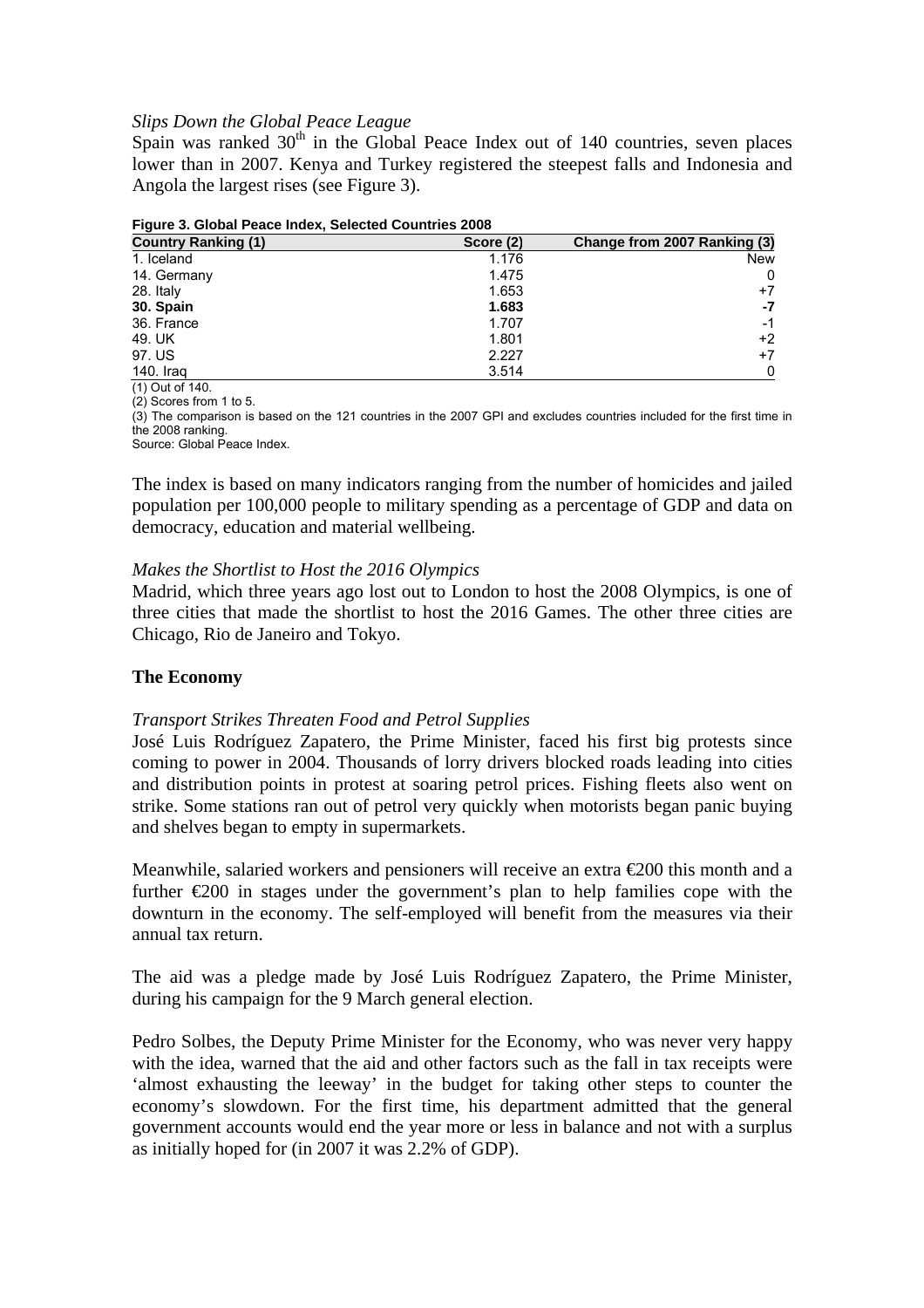Annual consumer price inflation in May was 4.7%, the highest level in 13 years and the number of registered unemployed rose (by 15,058) for the first time that month since 1979. May is traditionally a good month for employment. Spain's jobless rate (9.6%) is rising the fastest in the EU, albeit from a relatively low level for the country.

While loathe to use the word 'crisis', although all the figures indicate that this is the case, Solbes continued to revise downwards the GDP growth forecast for the year. He now expects it to be around 2%, compared with the 2.3% projection made at the end of April. The Organisation for Economic Cooperation and Development (OECD) lowered its forecast for this year from 2.5% to 1.6% which, if fulfilled, would make Spain's growth lower than the Euzo zone and OECD averages (1.7% and 1.8%, respectively) for the first time in the past decade. Spain's situation is deteriorating at a faster pace than other EU countries (see Figure 4).

**Figure 4. Output, Prices and Jobs (% change on a year ago)** 

|                | GDP, First Quarter <sup>1</sup> Industrial Output <sup>2</sup> Consumer Prices <sup>2</sup> |               |            | Unemployment |
|----------------|---------------------------------------------------------------------------------------------|---------------|------------|--------------|
| <b>Britain</b> | $+1.6$                                                                                      | $+0.2$ March  | 3.0 April  | 5.2 March    |
| France         | $+2.6$                                                                                      | $+1.0$ March  | 3.0 April  | 7.2 1Q       |
| Germany        | $+6.1$                                                                                      | +4.6 March    | 3.0 May    | 7.9 May      |
| Italy          | $+1.6$                                                                                      | $-2.5$ March  | 3.6 May    | 6.04Q07      |
| <b>Spain</b>   | $+1.2$                                                                                      | $+11.3$ April | $+4.7$ May | 9.6 April    |
| Euro area      | $+3.2$                                                                                      | $+2.0$ March  | 3.6 May    | 7.1 April    |
| US             | $+0.9$                                                                                      | $+0.2$ April  | 3.9April   | 5.0 April    |

(1) % change on previous quarter, annual rate.

 $(2)$  Latest.

(3) National definitions.

Source: National Statistics Offices and central banks.

## *Abertis Wins €8.26 billion US Toll-Road Project*

A consortium led by Abertis won the largest ever US toll-road deal after offering €8.26 billion to lease the Pennsylvania Turnpike for 75 years. The company said the project, shared with Citigroup (41.6% stake) and Criteria CaixaCorp (8.3%), the industrial holding company of La Caixa, Spain's biggest savings bank, would make it the world's largest infrastructure operator.

The Pennsylvania Turnpike network totals 801km of roads, linking Philadelphia, Scranton, Harrisburg and Pittsburgh. It turnover was US\$607 million in 2007.

Abertis is part of ACS, Spain's largest construction company, and its assets abroad include British airports and Eutelsat, the European satellite dish operator, of which it is the main shareholder (see Figure 5).

|                | <b>Motorways</b> | <b>Airports</b> | <b>Car Parks</b> | <b>Telecoms</b><br>Infrastructure |
|----------------|------------------|-----------------|------------------|-----------------------------------|
| Argentina      |                  |                 |                  |                                   |
| <b>Bolivia</b> |                  |                 |                  |                                   |
| Canada         |                  |                 |                  |                                   |
| Chile          |                  |                 |                  |                                   |
| Colombia       |                  |                 |                  |                                   |
| France         |                  |                 |                  |                                   |
| Italy          |                  |                 |                  |                                   |
| Morocco        |                  |                 |                  |                                   |
| Portugal       |                  |                 |                  |                                   |
| Sweden         |                  |                 |                  |                                   |
| UK             |                  |                 |                  |                                   |
|                |                  |                 |                  |                                   |

### **Figure 5. Abertis: Main International Activities**

Source: ACS.